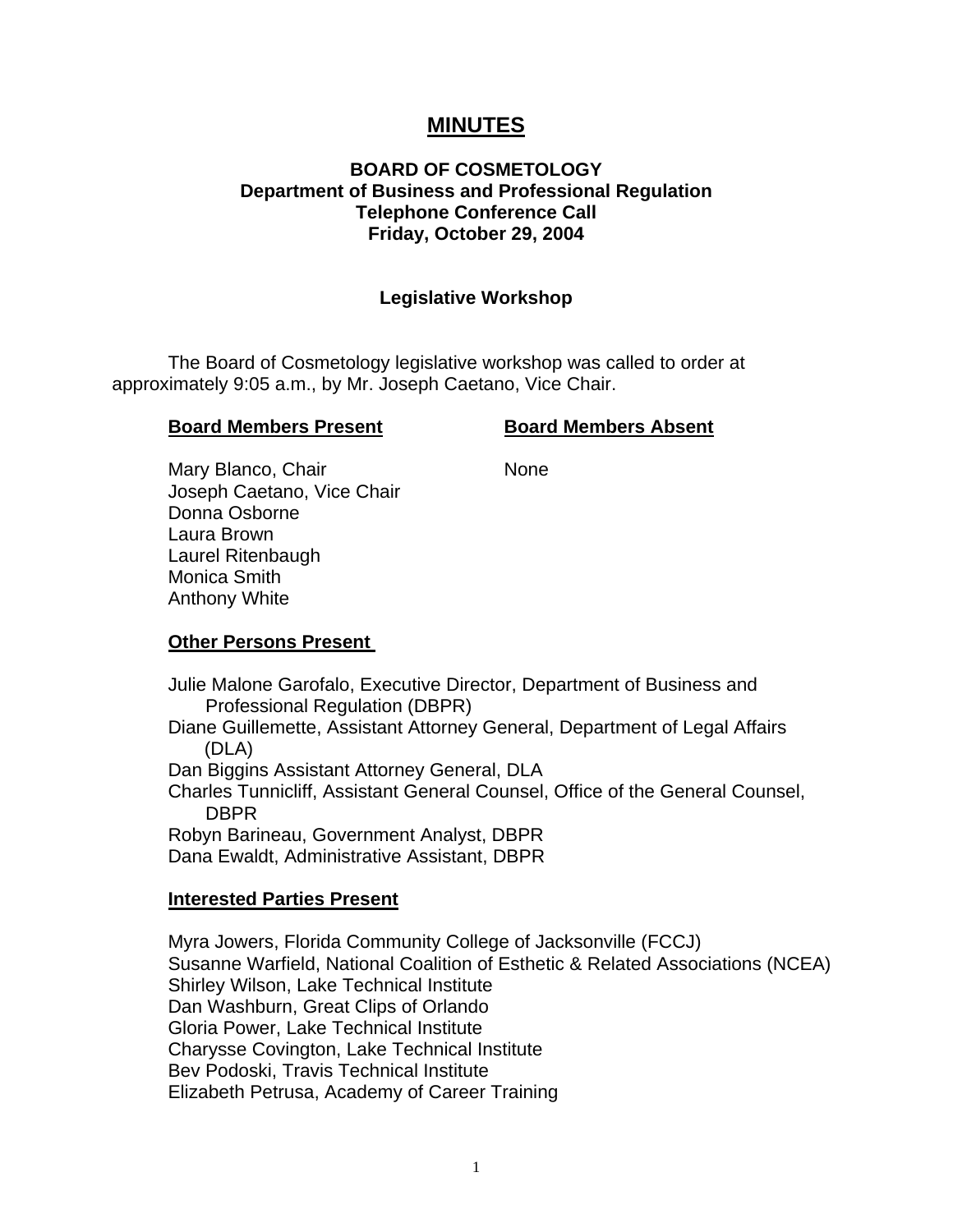Margie Menduni, Rutledge, Ecenia, Purnell & Hoffman, P.A. Denise Fuller M. Jaimangal, Academy of Beauty and Business Stella Marti, Tammy Taylor School Division

The legislative workshop opened with a roll call and a quorum was established. Vice Chair Caetano informed the attendees that the workshop would begin with the board members making comments to the proposed legislation and then other attendees would be given two to three minutes to speak to each section of the draft.

Ms. Donna Osborne informed the board of several minor technical and typographical changes to the draft.

#### **Section 477.013, Florida Statutes – Definitions.**

Ms. Myra Jowers, FCCJ, had no comment on this section.

Ms. Susanne Warfield, National Coalition of Esthetic & Related Associations (NCEA), indicated that section 477.013(2)(b), F.S., should reference "exfoliation." Ms. Osborne agreed and indicated that "exfoliation" should be added in section 477.013(2)(b)1., F.S., after "cleansing". Ms. Warfield also suggested that "electrical" should be added before "apparatus" in section 477.013(2)(b)1.a., F.S.

Ms. Shirley Wilson, Lake Technical Institute, suggested adding "back facials" and "declatee" to section 477.013(2)(b)2., F.S. Ms. Osborne indicated that adding "back facials" and "declatee" to the statute may overstep the cosmetology authority and infringe on the massage therapy practice. Mr. Dan Biggins, Assistant Attorney General, agreed that adding "back facials" and "declatee" may be problematic. Ms. Diane Guillemette, Assistant Attorney General, agreed and added that the Board of Massage Therapy would probably have concerns with these two additions to the Board of Cosmetology's practice act. The board agreed to strike "face, neck or arms" and add "skin." Ms. Guillemette mentioned the possibility of the dermatologists having a concern with the addition of "skin."

Mr. Dan Washburn, Great Clips of Orlando, had no comment on this section.

Ms. Gloria Power, Lake Technical Institute, suggested deleting "bobbing" from section 477.013(2)(a)1.b., F.S. She also suggested that students completing 1,200 hours of education and obtaining a license be titled "cosmetologists" and students completing 2,400 hours of education and obtaining a license be titled "master cosmetologists." Ms. Power commented that the proposal of "hair stylist" is offensive and the term is outdated. Ms. Wilson interjected her support of Ms. Power's proposal. Ms. Osborne indicated that "cosmetologist" and "master cosmetologist" titles might be confusing for these licensees in the services they are allowed to offer. Ms. Power suggested "hair cosmetologist." Mrs. Laura Brown indicated that license titles might be difficult for those attempting to endorse in another state and Ms. Laurel Ritenbaugh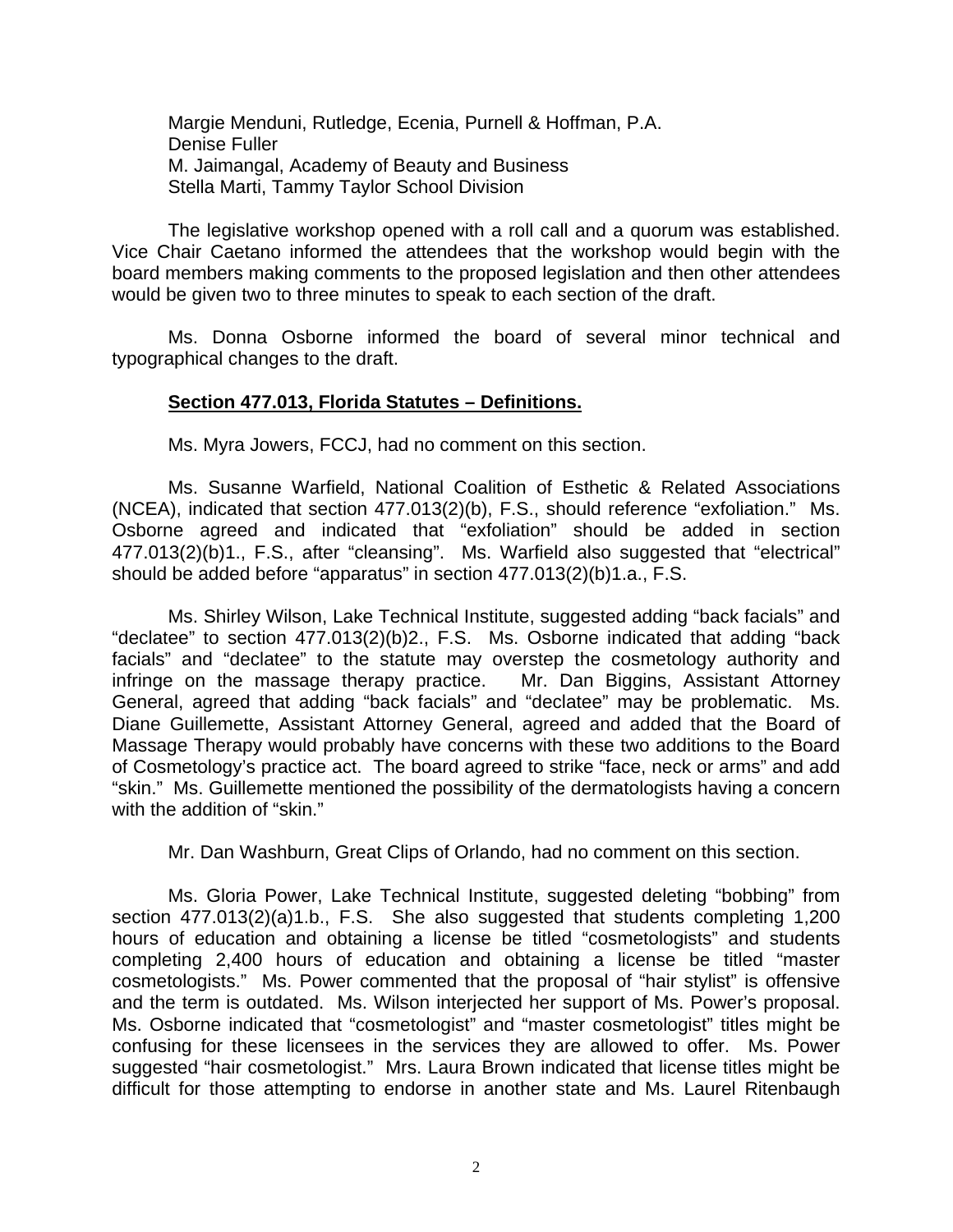agreed. Ms. Osborne indicated her support of including "hair" in the license name for those individuals completing a 1,200 hour program who will not be able to offer any services other than hair services. Mr. Biggins stated that he believes that other states look at hours completed by licensees when considering endorsement or reciprocity.

Ms. Charysse Covington, Lake Technical Institute, had no comment on this section.

Ms. Bev Podoski, Travis Technical Institute, agreed that confusion would occur if two degrees of cosmetology existed.

Ms. Elizabeth Petrusa, Academy of Career Training, had no comment on this section.

Ms. Margie Menduni, Rutledge, Ecenia, Purnell & Hoffman, P.A., had no comment on this section.

Ms. Denise Fuller had no comment on this section.

# **Section 477.0131, Florida Statutes – Cosmetology Licensees.**

Ms. Jowers had no comment on this section.

Ms. Warfield had no comment on this section.

Ms. Wilson had no comment on this section.

Mr. Washburn had no comment on this section.

Ms. Power again suggested the license types of "cosmetologist" and "master cosmetologist."

Ms. Covington had no comment on this section.

Ms. Podoski suggested the license type of "hair designer."

Ms. Petrusa had no comment on this section.

Ms. Menduni had no comment on this section.

Ms. Fuller suggested the license types of "hair specialist" or "hair technician." Ms. Power agreed that "hair technician" would be a sufficient license type.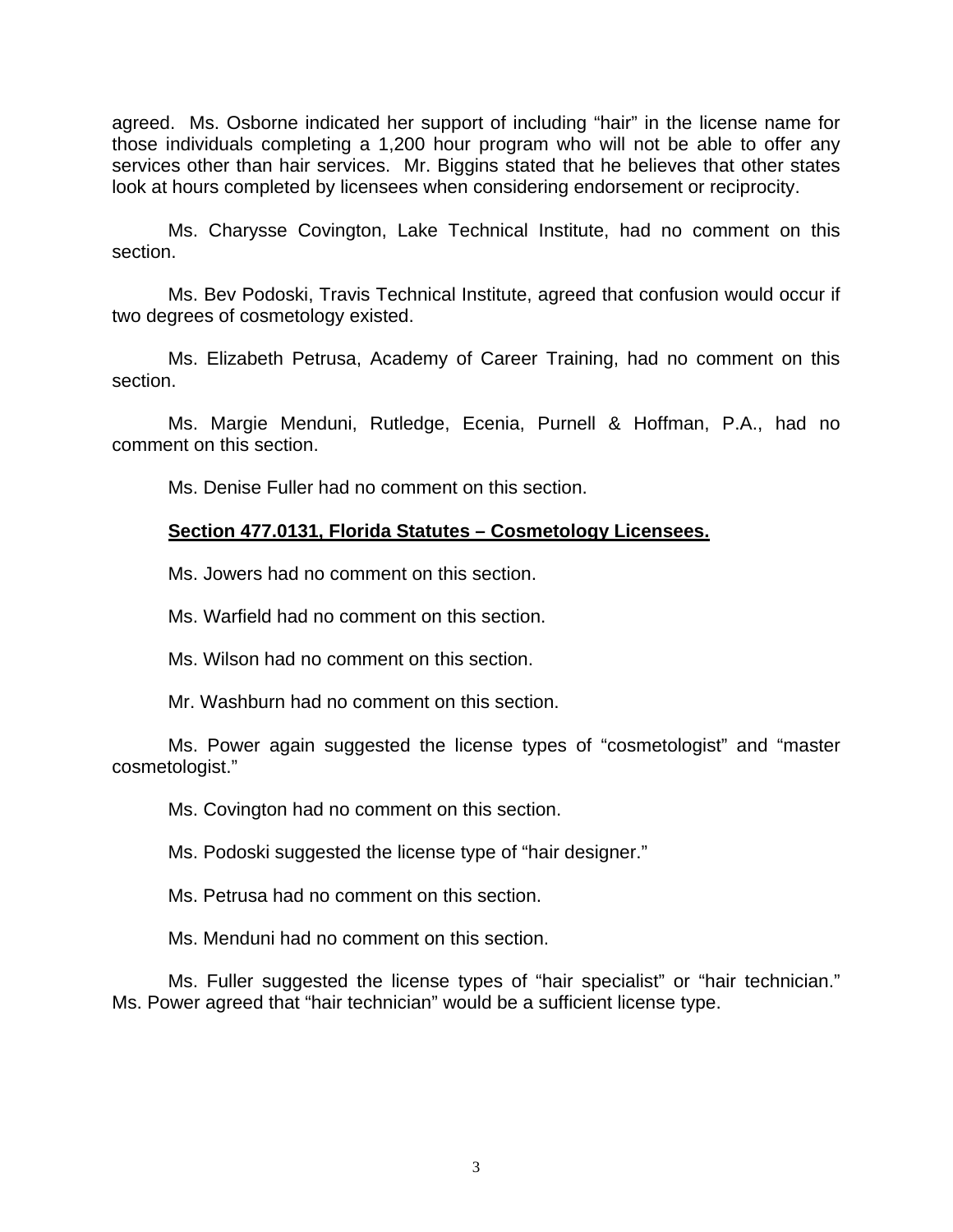### **Section 477.0132, Florida Statutes – Specialty Certificates – Shampooing, Hair Braiding, Hair Wrapping and Body Wrapping Registrations.**

Ms. Laurel Ritenbaugh informed the board that she received an email from Ms. Rena Wood of Withlacoochee Technical Institute that suggested the board change the word "washing" to "cleansing" and the word "soap" to "shampoo" in section 477.0132(1), F.S.

Ms. Jowers had no comment on this section.

Ms. Warfield indicated that section 477.0132(4)(b), F.S., should include some instruction on blood borne pathogens in conjunction with the Blood Borne Pathogen Act.

Ms. Wilson stated that section 477.0132(1), F.S., does not require the shampoo service to be offered in a licensed salon. In addition, she suggested that the 30 day reference for the makeup application course offering be deleted from section 477.0132(5), F.S. She further stated that day requirements be deleted from all the course references in section 477.0132, F.S., and that there only be the course hour requirement reference in this section. Ms. Podoski agreed with Ms. Wilson as did Ms. Petrusa.

Mr. Washburn had no comment on this section.

Ms. Power had no comment on this section.

Ms. Covington had no comment on this section.

Ms. Podoski had no additional comment on this section.

Ms. Petrusa indicated that section 477.0132(4), F.S., does not address all the different types of body wraps that are applied by hand such as brush application, sprinkle application, etc. Ms. Guillemette added that body wrappers can only apply presoaked materials to the body and that brush on materials can be applied by estheticians. Ms. Wilson suggested including some hours on actual body wrapping in the body wrap course requirement. Ms. Fuller suggested adding an additional eight hours to the course for instruction on body wrapping and making the course requirement clearer to include instruction on diseases and disorders of the skin rather than the current instruction on diseases and disorders of the scalp. Ms. Fuller added that the industry is confused as to who needs a body wrapping license and Ms. Petrusa agreed. Vice Chair Caetano also agreed and suggested the course be increased to 100 hours of educational training. Ms. Fuller and Ms. Petrusa agreed that hands-on training needs to be provided with body wrapping courses. Ms. Wilson supported the increase of educational hours for body wrapping courses. Ms. Osborne suggested board discussion on this issue at the board meeting.

Ms. Menduni had no comment on this section.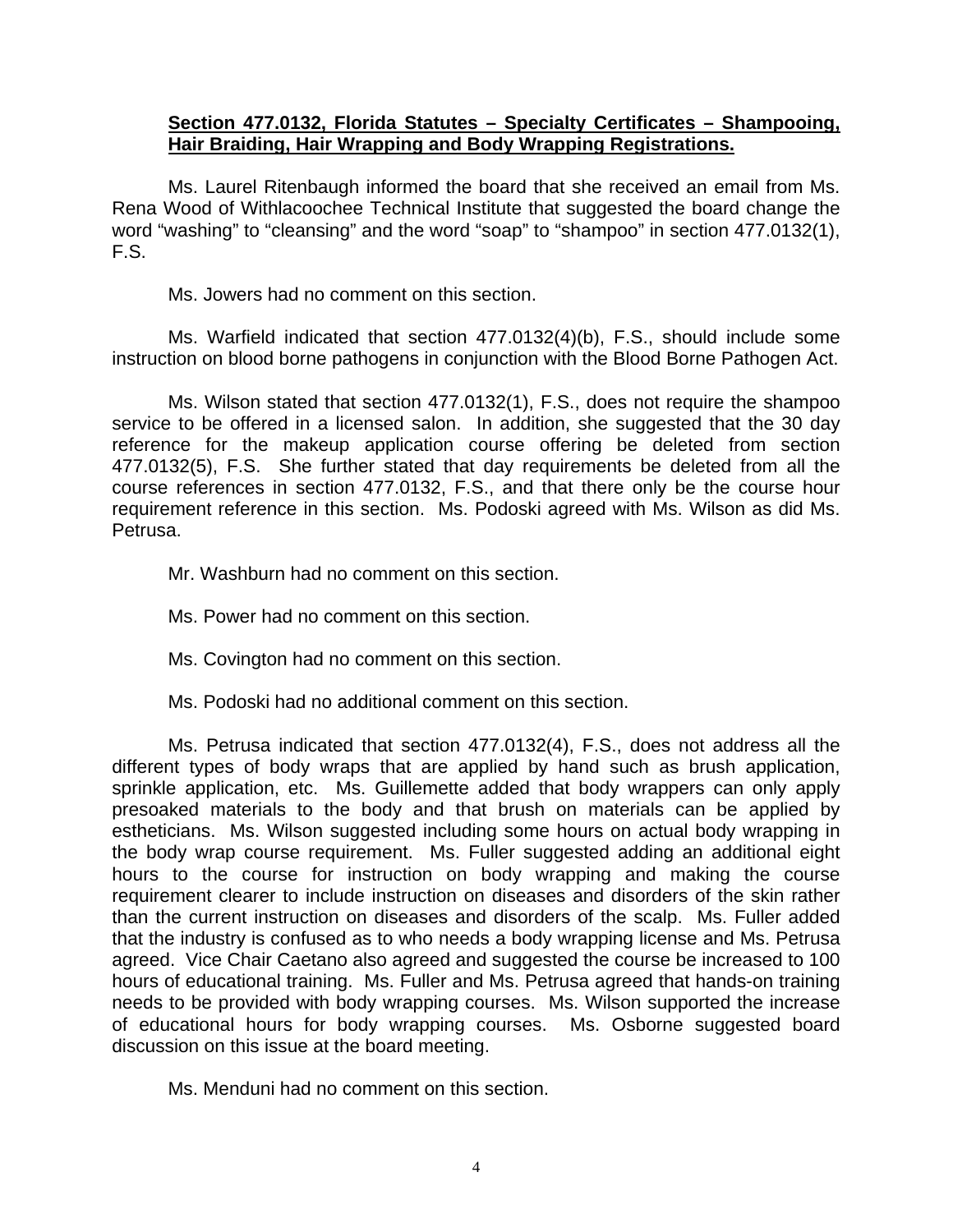Ms. Fuller added that there needs to be clarity in what services a body wrapper can offer.

# **Section 477.0135, F.S. – Exemptions**

Ms. Jowers had no comment on this section.

Ms. Warfield asked for clarification to section 477.0135(1)(c), F.S, and the skin care services a registered nurse can provide. She added that nurses are beginning to practice at medical spas and are offering services at these spas. Mr. Biggins indicated that registered nurses can offer skin care services while practicing nursing, however, they are not able to hang a shingle holding themselves out as facial specialists.

Ms. Wilson had no comment on this section.

Mr. Washburn had no comment on this section.

Ms. Power had no comment on this section.

Ms. Covington had no comment on this section.

Ms. Podoski had no comment on this section.

Ms. Petrusa had no comment on this section.

Ms. Menduni had no comment on this section.

Ms. Fuller had no comment on this section.

# **Section 477.014, F.S. – Qualifications for Practice.**

Ms. Jowers had no comment on this section.

Ms. Warfield indicated her confusion with this section. Vice Chair Caetano mentioned adding "or enrolled in a cosmetology school" after "licensed" in section 477.014(3), after "certified" in section 477.014(4), F.S., and after "certified" in section 477.013(5), F.S.

Ms. Wilson asked about the advantages of this section. Ms. Osborne informed the participants that "facial specialists" will be titled "estheticians" and that "manicure/pedicure/nail extension specialists" will be titled "nail technicians." In addition, licenses will be of more value to licensees as they will be better qualified and more employable.

Mr. Washburn had no comment on this section.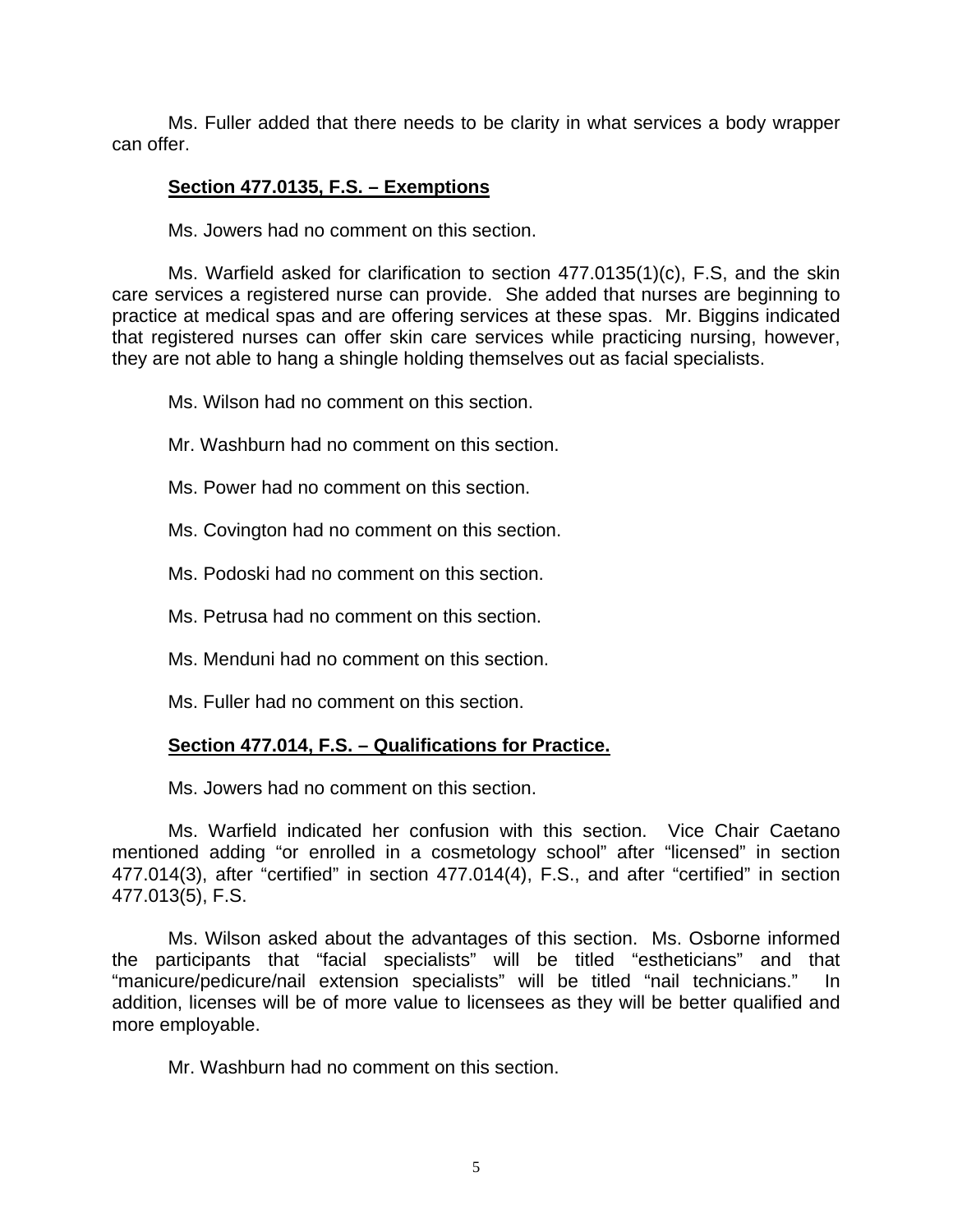Ms. Power had no comment on this section.

Ms. Covington had no comment on this section.

Ms. Podoski had no comment on this section.

Ms. Petrusa had no comment on this section.

Ms. Menduni had no comment on this section.

Ms. Fuller had no comment on this section.

# **Section 477.015, F.S. – Board of Cosmetology. Section 477.016, F.S. – Rulemaking. Section 477.017, F.S. – Legal Services. Section 477.018, F.S. – Investigative Services.**

There were no proposed changes to these sections.

# **Section 477.019, F.S. – Cosmetologists; Qualifications; Licensure; License Renewal; Endorsement; Continuing Education.**

Discussion ensued regarding increasing the number of refresher course hours for individuals in violation of continuing education requirements from 48 to 500 refresher course hours as set forth in section 477.019(7)(b), F.S. Ms. Jowers indicated that increasing from 48 refresher course hours to 500 refresher course hours is substantial and would need justification. Ms. Osborne stated that the refresher course would be geared toward those licensees who had not been practicing for sometime.

Ms. Warfield suggested referencing just licensees in section 477.019(7)(a), F.S, rather than licensees and certified specialists since the proposal offers estheticians a license rather than a specialty certificate and since she understood there would no longer be specialists. Mr. Biggins indicated that her concern would be covered under the licensing portion of the statute and that body wrapping, hair braiding, hair wrapping, shampooing and makeup applicators would still be considered specialists. Ms. Warfield suggested amending this same portion of the draft that references "…state and federal laws and rules as they pertain to cosmetologists, cosmetology, salons, specialists, specialty salons..." to "...state and federal laws and rules as they pertain to licensees…" to encompass all the licenses. Ms. Wilson suggested inserting "…state and federal laws and rules as they pertain to the field of cosmetology;." Ms. Guillemette suggesting deleting the current proposal and amending it to read, "…state and federal laws and rules as they pertain to the cosmetology practice act;." Ms. Warfield also suggested amending the proposal to read, "courses given at educational conferences…" rather than "courses given at cosmetology conferences…" as this statement is outdated.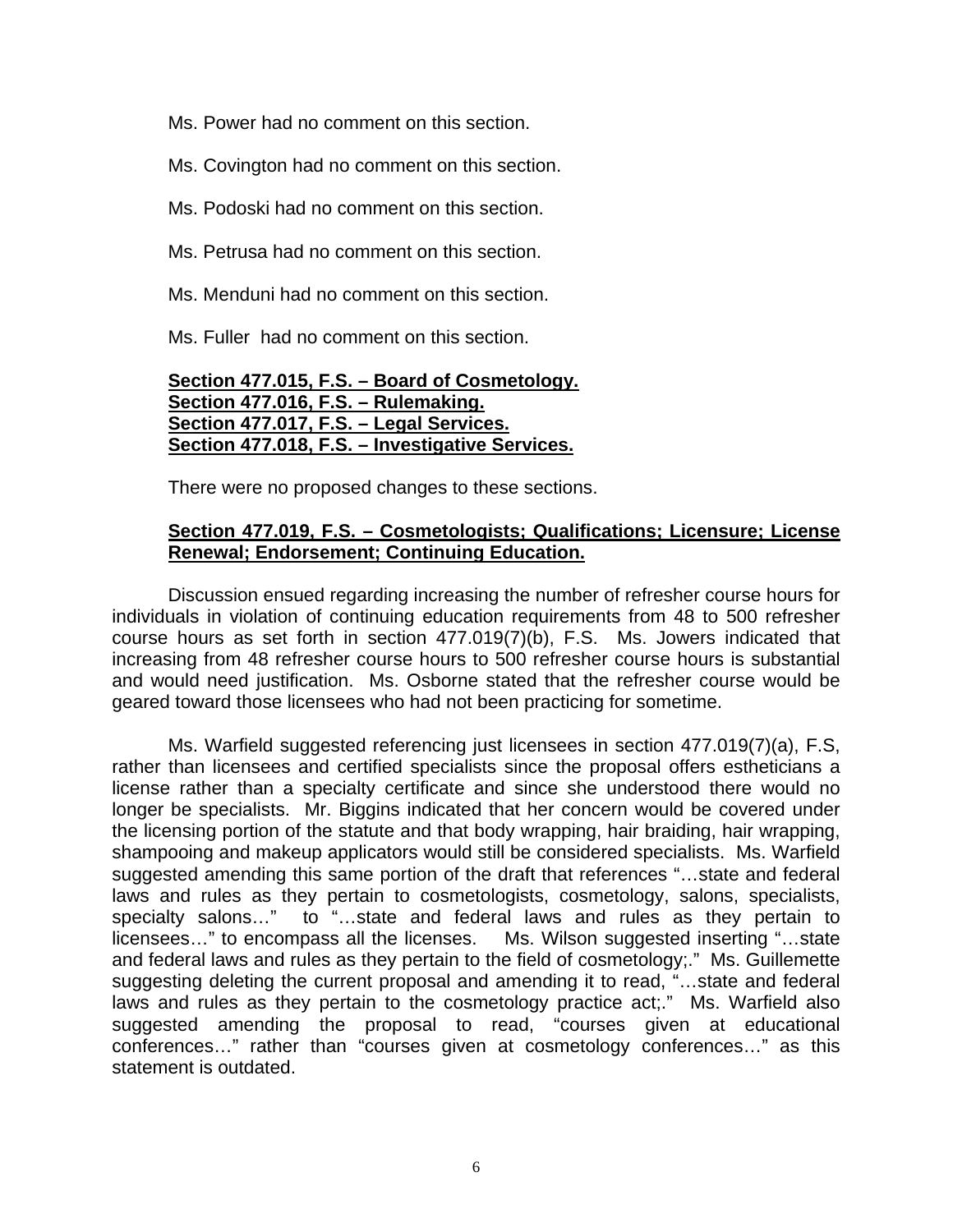Vice Chair Caetano suggested removing "both" from the first sentence of section 477.019(7)(a), F.S.

Ms. Wilson inquired about section 477.019(2)(a), F.S., and asked if "the ability to benefit" references financial aid students only. Ms. Julie Malone Garofalo, Executive Director, informed the participants that she received an email from Ms. Mary Crew of the Department of Education inquiring about "the ability to benefit" statement and its meaning. Ms. Osborne added that "the ability to benefit" means that the individual taking a course is able to comprehend the course by being able to read and write. She added that "the ability to benefit" would take the place of a GED or high school diploma. Ms. Petrusa stated that the Commission for Independent Education rules require a student to have a high school diploma, GED or "the ability to benefit" test before enrolling in a course or program greater than 450 hours. Ms. Jowers added that "the ability to benefit" clause only applies to financial aid students at her school. Ms. Guillemette stated that "the ability to benefit" clause was added to be more in line with the Commission for Independent Education's rules. She added that the criteria for "the ability to benefit" would have to be established by the Commission for Independent Education since they have jurisdiction over the schools. For clarity, Ms. Power suggested deleting "and" and reinserting "or" in this section.

Ms. Wilson also stated her objection to increasing the nail technician educational hours to 600 which would be the same as the esthetician educational hours. She added that students are now focusing more on the esthetics profession as this industry is the fastest growing. Ms. Power agreed that the esthetics educational hours should be 600 but that 600 educational hours for a nail technician program are excessive. Ms. Osborne interjected that the nail industry has changed and more hours are necessary. She added that the 600 hour requirement for an esthetician license would be for an entry level professional as would the 600 hour requirement for a nail technician. She stated that there are deficiencies in the current 240 hour nail technician curriculum that need to be addressed and are harmful to the public and the licensee such as drilling on nail beds. Ms. Jowers agreed that 600 educational hours for nail technicians is excessive and suggested 350 to 500 education hours for a nail program. Mrs. Brown mentioned nail technician education requirements in other states and stated that Alabama requires 750 hours, Arizona requires 600 hours, Arkansas requires 600 hours, California requires 400 hours, and Colorado requires 350 hours. Vice Chair Caetano stated that Rhode Island requires 300 hours, South Carolina requires 300 hours, South Dakota requires 400 hours, Tennessee requires 600 hours and North Carolina requires 300 hours. He further stated that Massachusetts appeared to have one of the lowest esthetician educational hours requirement of 300 and the average for all states for esthetician educational hours appeared to be 600.

Ms. Wilson asked if the board had considered how to address a student moving from one program to another and the credit they should be given when transferring to another program. Ms. Jowers stated that for Department of Education schools, the Department of Education determines what can be transferred.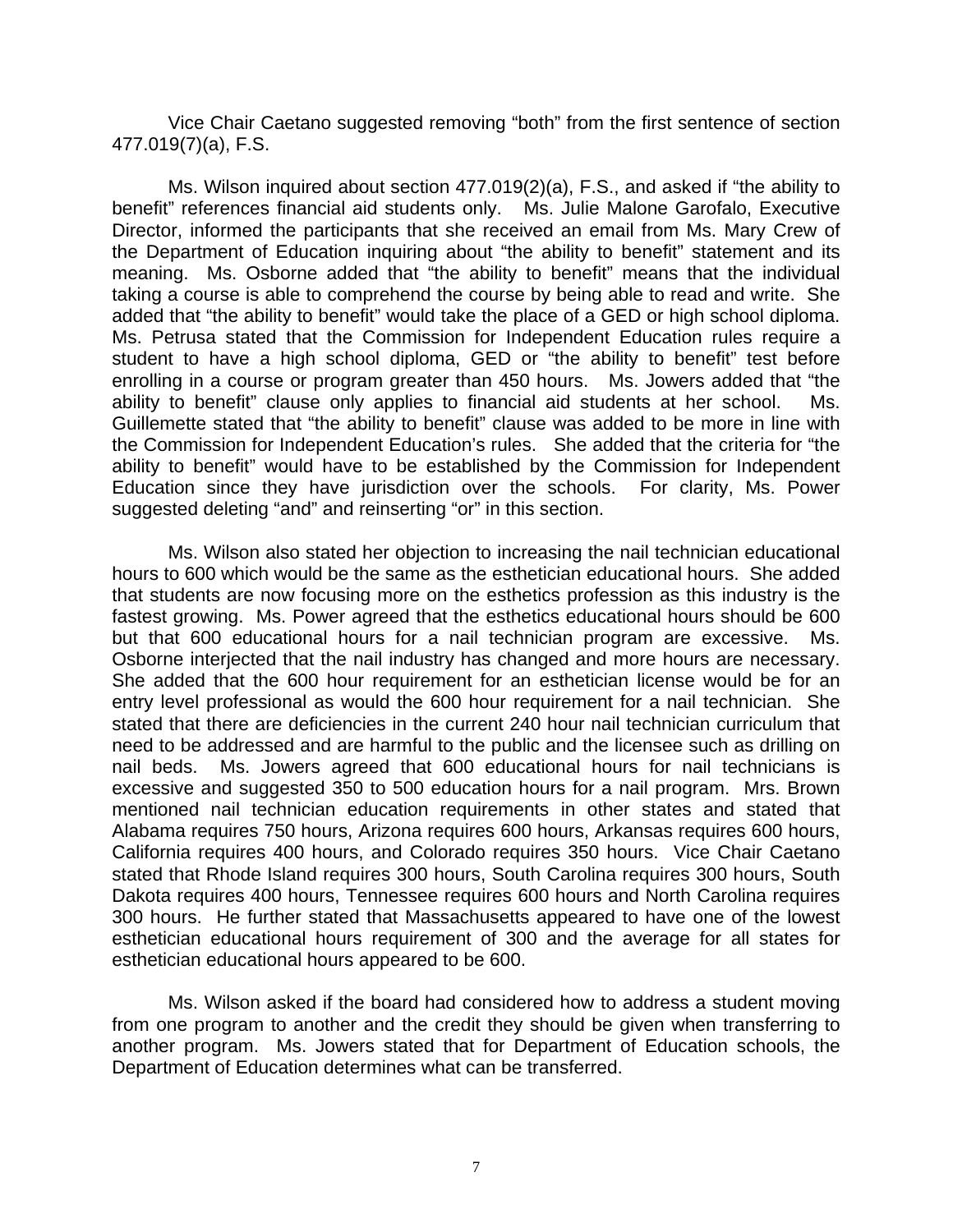Ms. Wilson also inquired whether or not a student could challenge the board to sit for the state examination. She suggested the board consider allowing a student to challenge the board for the cosmetology state examination at 2,200 hours. Ms. Jowers agreed that there should be an allowance for a student to challenge the board.

Ms. Wilson asked how timely the department would issue a work permit in accordance with section 477.019(4), F.S., and if a fee would be associated with this permit. Ms. Guillemette informed Ms. Wilson that a fee would be associated with this permit as the department would be involved in processing an application and issuing the permit. Ms. Malone Garofalo informed participants that the department had not conducted an official review of the proposed language but that there would probably be a cost for issuing the permit. Ms. Osborne added that she feels there should be an allowance in the law for supervised practice for cosmetology school graduates.

Ms. Wilson asked if the board still wanted to use the term "chemical makeup" as referenced in section 477.019(7)(a), F.S. Ms. Osborne stated that "chemical makeup" should be utilized as it refers to all things being brought into the industry and their composition.

Mr. Washburn informed the participants that section 477.019(4), F.S., would defeat the allowance of students being able to work supervised as soon as they complete cosmetology school. Ms. Wilson agreed with Mr. Washburn and added that it might take several months before a permit would be issued. Ms. Guillemette stated that rules could be drafted to establish cut off dates requiring graduates to pass an examination by the end of two permitting cycles. Mr. Washburn suggested allowing graduates to work supervised for up to 60 days before completing an examination. Ms. Petrusa suggested allowing hairdressers to work supervised up to 60 days after an application date before taking an examination.

Mr. Washburn supports section 477.019(6), F.S., as it would make it easier for individuals attempting to become licensed in Florida from another state. Vice Chair Caetano suggested allowing individuals to work on their out of state licenses after applying for licensure in Florida until they are notified of a deficiency or they receive a Florida license. He added that Texas currently offers temporary licenses. Mr. Washburn agreed that offering a temporary license might be a way to assist out of state licensees while attempting to become licensed in Florida.

Ms. Power had no additional comments on this section.

Ms. Covington had no comments on this section.

Ms. Podoski had no comments on this section.

Ms. Petrusa agreed that graduates need an opportunity to work immediately after completing school.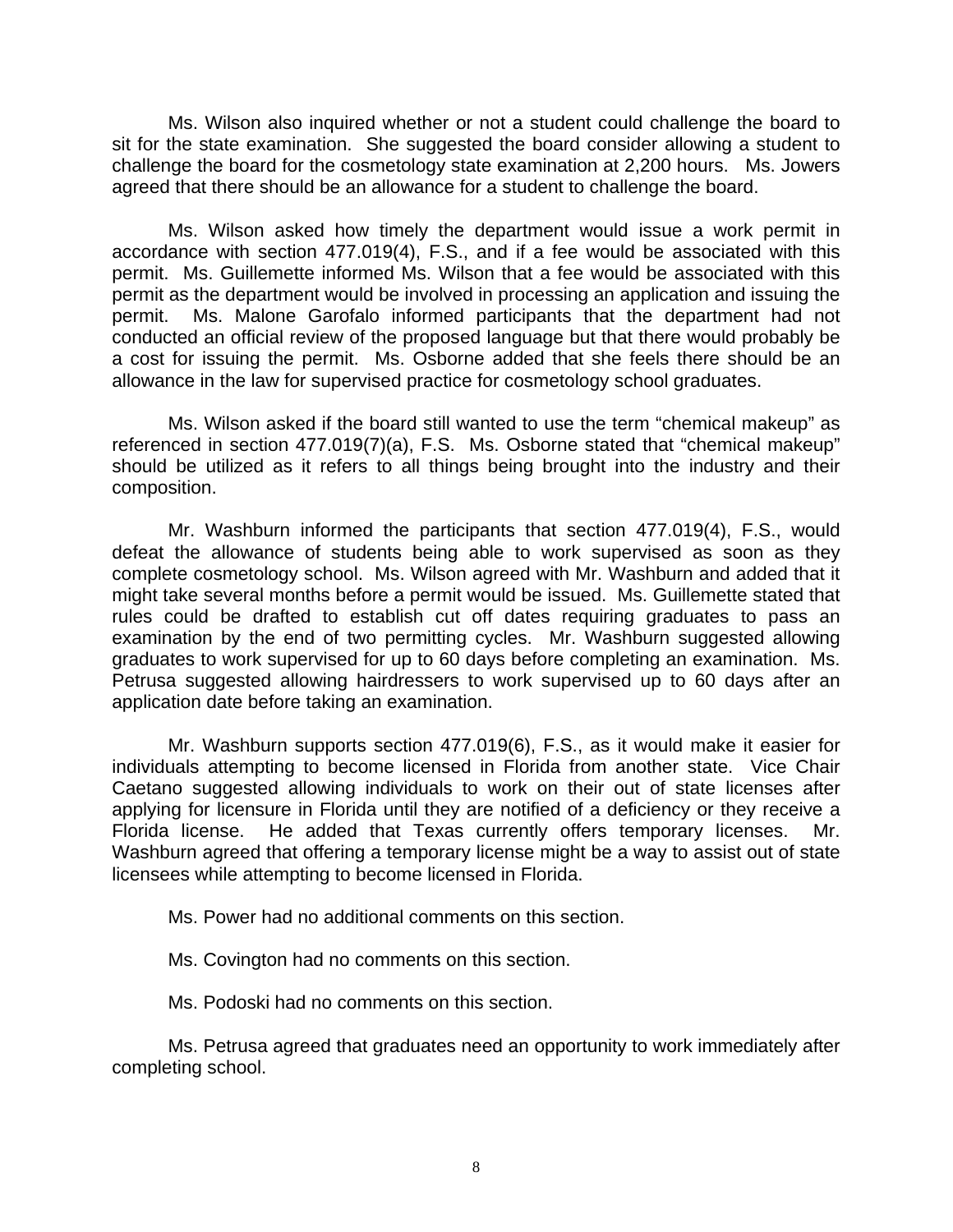Ms. Menduni had no comment on this section.

Ms. Fuller had no comment on this section.

# **Section 477.0201, F.S. – Specialty Certificates; Qualifications; Certification Renewal; Endorsement.**

Ms. Malone Garofalo inquired if the intent was to delete the references in section 477.0201(1)(b), F.S., relating to the various schools. After discussion, the school references were added back to the legislative proposal and the reference to "an approved specialty certificate program provider" was deleted.

Ms. Jowers had no comment on this section.

Ms. Warfield had no comment on this section.

Ms. Wilson had no comment on this section.

Mr. Washburn agreed that the school references should remain in the statute.

Ms. Power had no comment on this section.

Ms. Covington had no comment on this section.

Ms. Podoski had no comment on this section.

Ms. Petrusa agreed the reference to "an approved specialty certificate program provider" should be removed from the language.

Ms. Menduni had no comment on this section.

Ms. Fuller had no comment on this section.

# **Section 477.0212, F.S. – Inactive Status.**

Ms. Jowers had no comment on this section.

Ms. Warfield had no comment on this section.

Ms. Wilson had no comment on this section.

Mr. Washburn had no comment on this section.

Ms. Power had no comment on this section.

Ms. Covington had no comment on this section.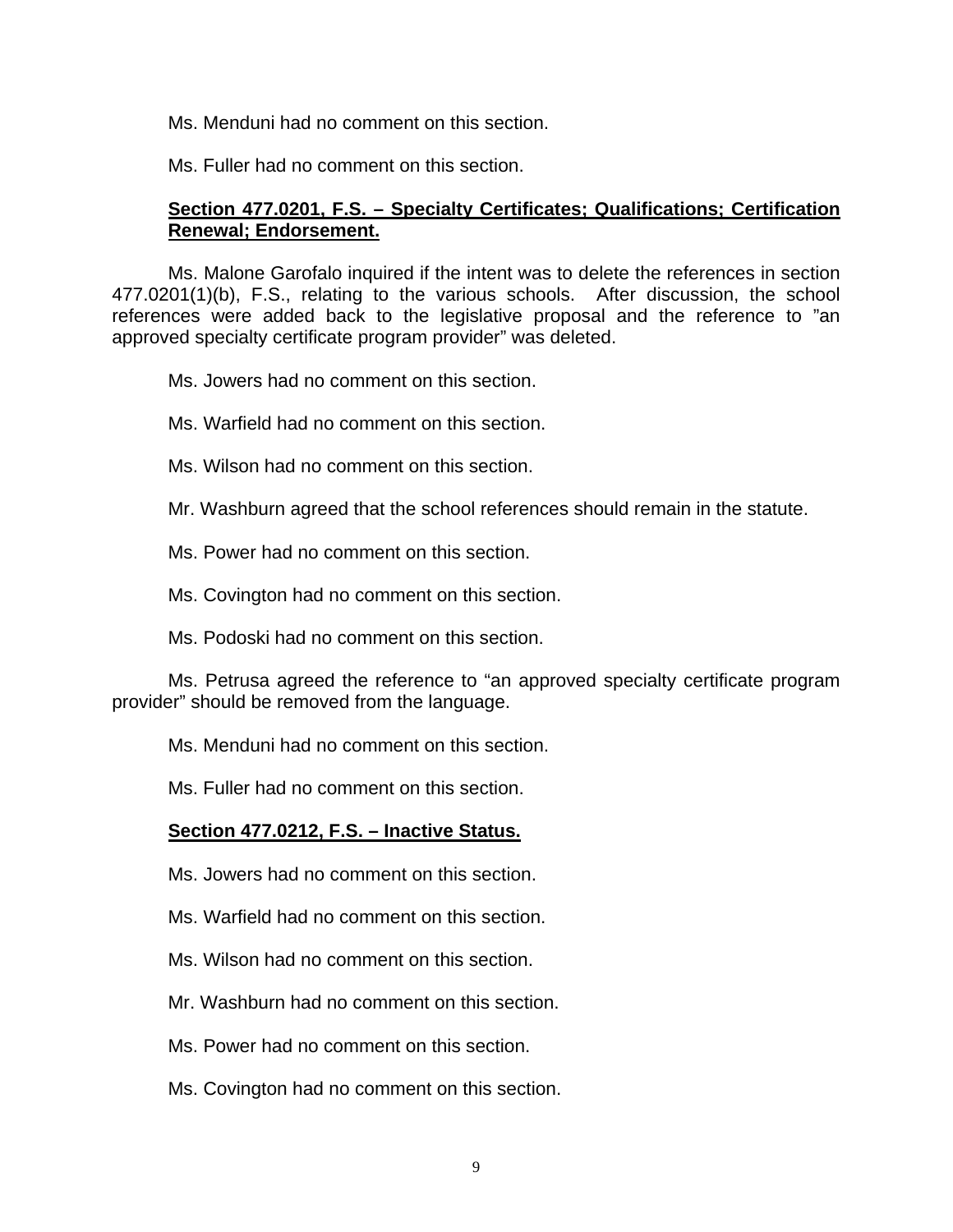Ms. Podoski had no comment on this section.

- Ms. Petrusa had no comment on this section.
- Ms. Menduni had no comment on this section.

Ms. Fuller had no comment on this section.

### **Section 477.0213, F.S. – Cosmetology Graduates of Florida School for the Deaf and Blind; Licenses. Section 477.022, F.S. – Examinations. Section 477.023, F.S. – Schools of Cosmetology; Licensure.**

There were no proposed changes to these sections.

#### **Section 477.024, F.S. – Booth Renter License.**

- Ms. Jowers had no comment on this section.
- Ms. Warfield had no comment on this section.
- Ms. Wilson had no comment on this section.
- Mr. Washburn had no comment on this section.
- Ms. Power had no comment on this section.
- Ms. Covington had no comment on this section.
- Ms. Podoski had no comment on this section.
- Ms. Petrusa had no comment on this section.
- Ms. Menduni had no comment on this section.
- Ms. Fuller had no comment on this section.

# **Section 477.025 – Cosmetology Salons; Specialty Salons; Booth Rental Salons; Requisites; Licensure; Inspections; Mobile Cosmetology Salons.**

- Ms. Jowers had no comment on this section.
- Ms. Warfield had no comment on this section.
- Ms. Wilson had no comment on this section.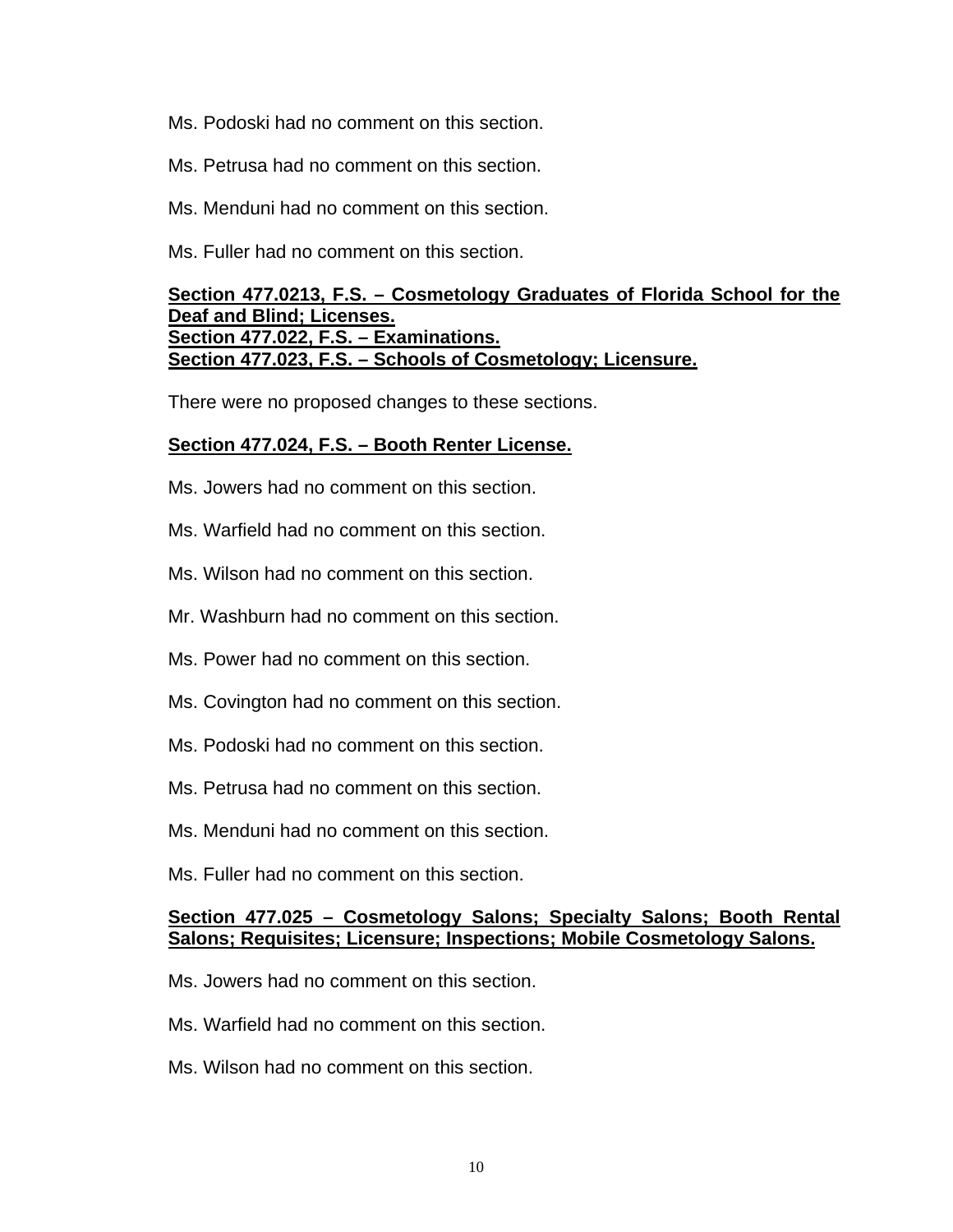Mr. Washburn asked if this language meant that there would be a special license for a booth rental salon. Ms. Osborne stated that a booth rental salon license would be required for a salon which housed booth renters. Ms. Malone Garofalo interjected that there would be increased costs associated with inspections and for the department's Central Intake Unit. Mr. Washburn added that some salons have employees and booth renters. Ms. Osborne stated that in these cases, there would need to be both a cosmetology salon license and a booth rental salon license. Ms. Ritenbaugh stated that the email she received from Ms. Wood inquired as to why there needed to be a booth renter portion of the law since the regulation of booth renters should fall under the jurisdiction of the Internal Revenue Service. Vice Chair Caetano interjected that Texas currently has a booth renter law which could serve as a model for Florida. Ms. Fuller added that for liability reasons, there should be a booth renter license and a booth rental salon license. Vice Chair Caetano stated that there would be common areas in the salon such as the storage and reception areas.

- Ms. Power had no comment on this section.
- Ms. Covington had no comment on this section.
- Ms. Podoski had no comment on this section.
- Ms. Petrusa had no comment on this section.
- Ms. Menduni had no comment on this section.

Ms. Fuller stated that adding the booth renter and booth rental salon licenses and regulation to the law would be a positive move for the board.

# **Section 477.026, F.S. – Fees; Disposition.**

Ms. Jowers had no comment on this section.

Ms. Warfield had no comment on this section.

Ms. Wilson had no comment on this section.

Mr. Washburn added that there needs to be a fee associated with booth renters. Vice Chair Caetano stated that Texas currently charges \$65 for licensing of a booth renter. Mr. Biggins stated that an addition of section 477.026(g), F.S., can be added to address the booth renter fee.

Ms. Power had no comment on this section.

Ms. Covington had no comment on this section.

Ms. Podoski had no comment on this section.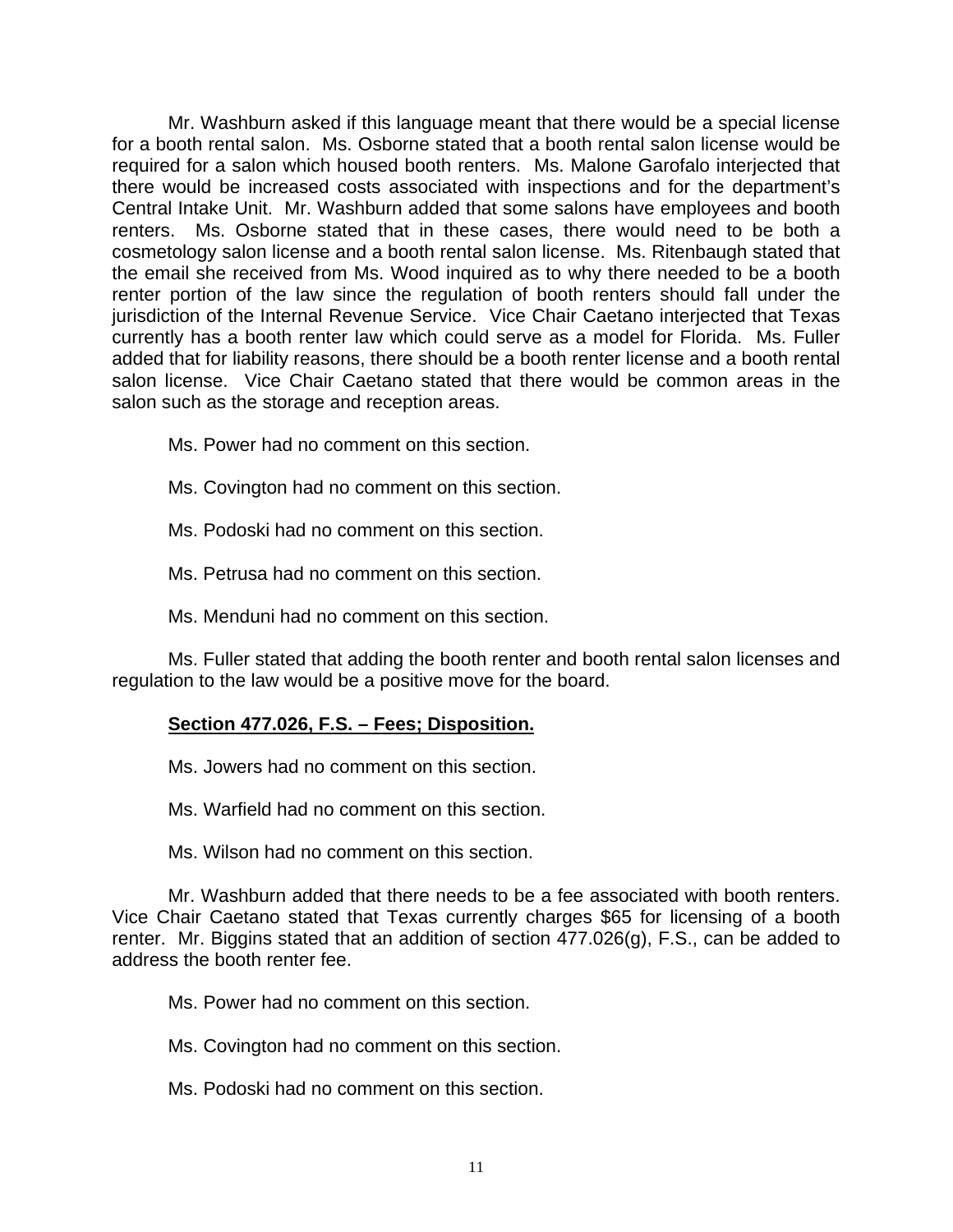Ms. Petrusa had no comment on this section.

Ms. Menduni had no comment on this section.

Ms. Fuller had no comment on this section.

# **Section 477.0263, F.S. – Cosmetology Services to be Performed in a Licensed Salon; Exceptions.**

Ms. Jowers had no comment on this section.

Ms. Warfield had no comment on this section.

Ms. Wilson had no comment on this section.

Mr. Washburn had no comment on this section.

Ms. Power had no comment on this section.

Ms. Covington had no comment on this section.

Ms. Podoski had no comment on this section.

Ms. Petrusa if hair braiders, hair wrappers and body wrappers were now going to be required to offer their services in a salon and if this was the intent of the law. Ms. Osborne agreed that hair braiders and hair wrappers should be able to work outside of a salon. Ms. Petrusa stated that all services should be performed in a salon. Ms. Wilson asked how cosmetic specialists working in department stores are going to comply with offering their services in a licensed salon. Mr. Biggins suggested reconsidering the exemption for make up in a retail establishment. Vice Chair Caetano suggested creating a make up salon license. Ms. Fuller added that she did not see how the board could require a department store make up person to become licensed. Ms. Wilson stated that if they are touching the public by applying make up, they should be licensed.

Ms. Menduni had no comment on this section.

Ms. Fuller had no additional comments on this section.

Mr. M. Jaimangal, Academy of Beauty and Business (just joining the telephone conference call), had no comment on this section.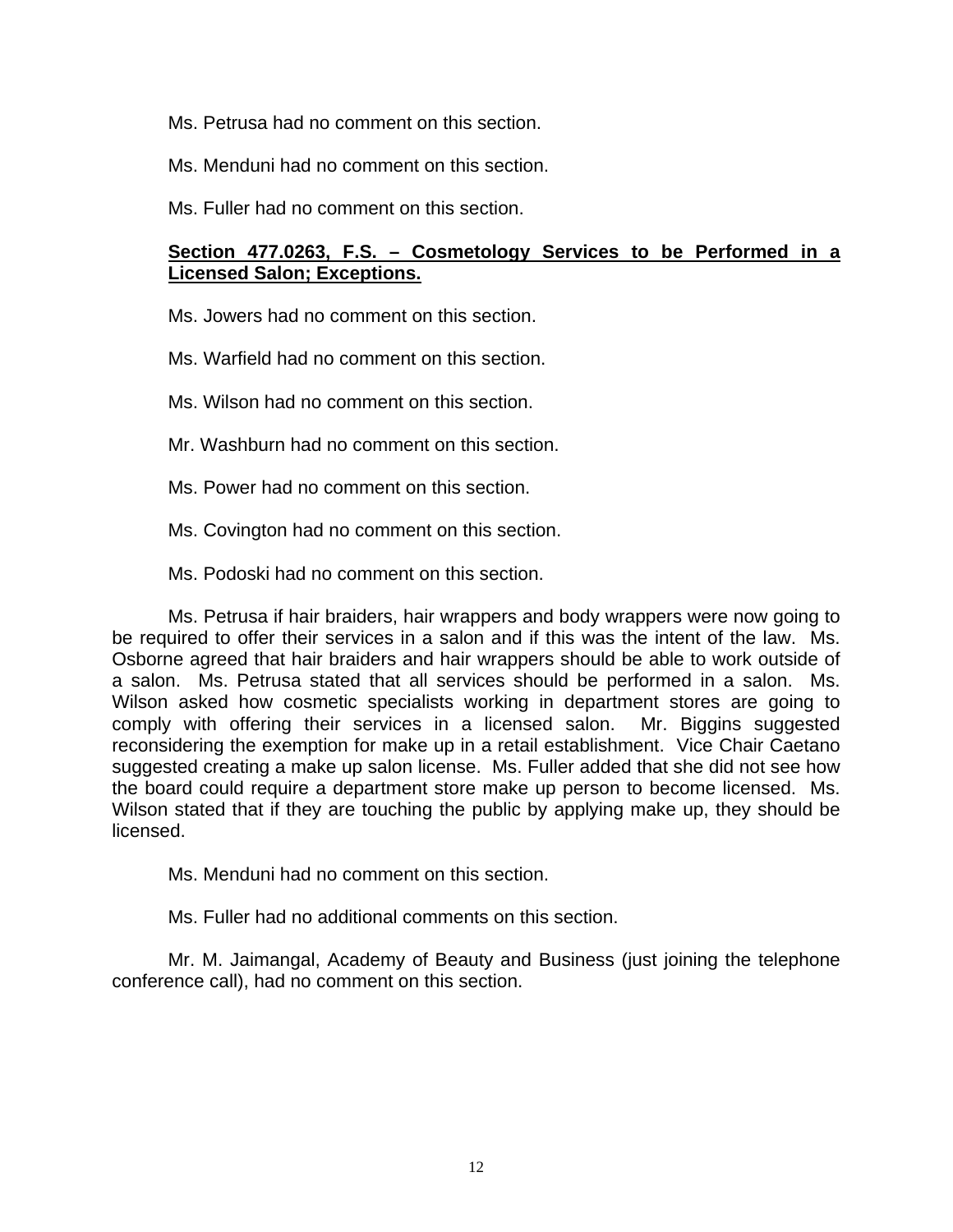# **Section 477.0265 – Prohibited Acts.**

Ms. Jowers had no comment on this section.

- Ms. Warfield had no comment on this section.
- Ms. Wilson had no comment on this section.
- Mr. Washburn had no comment on this section.
- Ms. Power had no comment on this section.
- Ms. Covington had no comment on this section.
- Ms. Podoski had no comment on this section.
- Ms. Petrusa had no comment on this section.
- Ms. Menduni had no comment on this section.
- Ms. Fuller had no comment on this section.
- Mr. Jaimangal had no comment on this section.

#### **Section 477.028, F.S. – Disciplinary Proceedings.**

- Ms. Jowers had no comment on this section.
- Ms. Warfield had no comment on this section.
- Ms. Wilson had no comment on this section.
- Mr. Washburn had no comment on this section.
- Ms. Power had no comment on this section.
- Ms. Covington had no comment on this section.
- Ms. Podoski had no comment on this section.

Ms. Petrusa asked if section 477.028(1)(c), F.S., included salons and individuals. Mr. Biggins confirmed that this section includes individual licensees and salon licensees.

Ms. Menduni had no comment on this section.